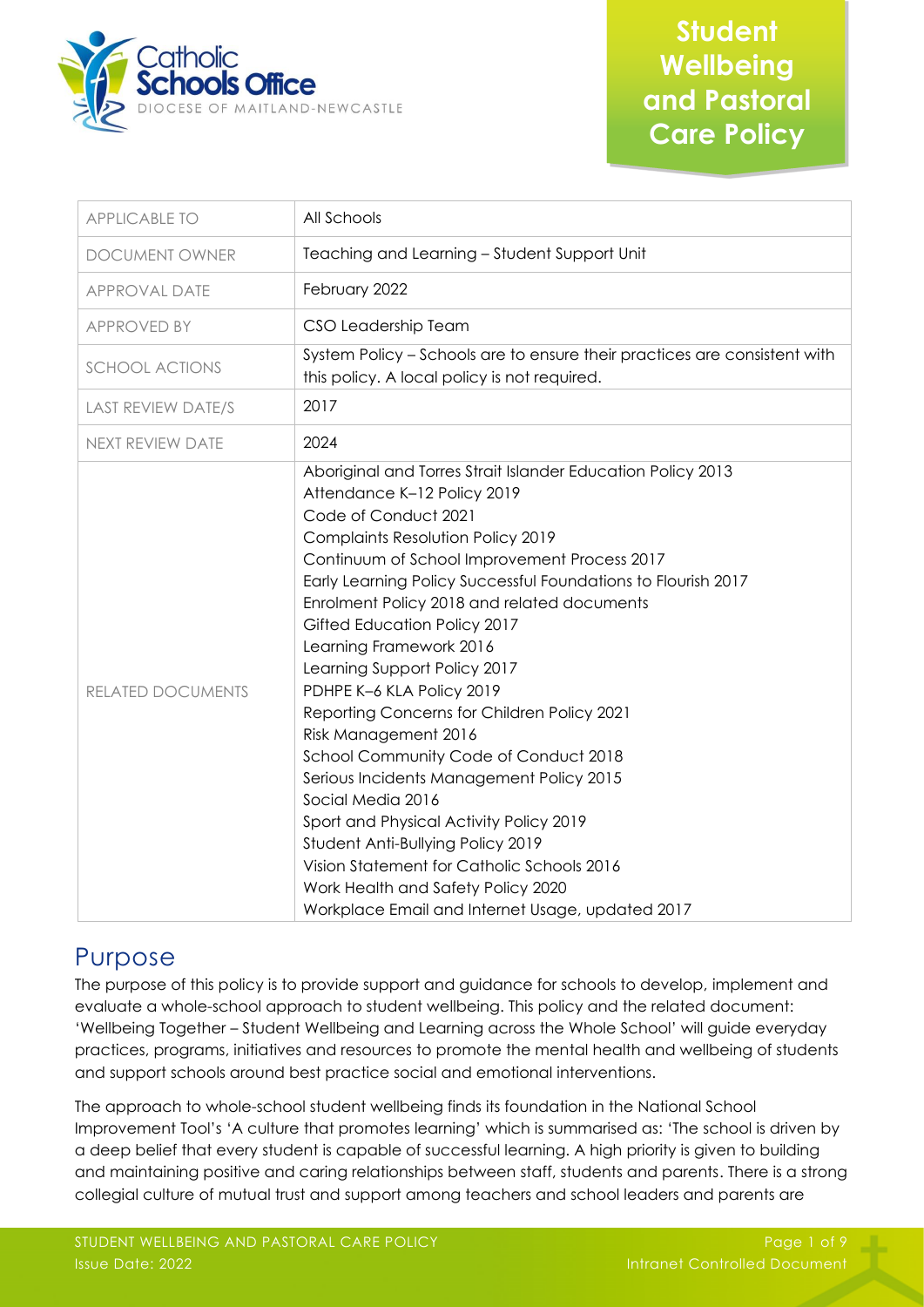#### CATHOLIC SCHOOLS OFFICE DIOCESE OF MAITLAND-NEWCASTLE

treated as partners in the promotion of student learning and wellbeing. The school works to maintain a learning environment that is safe, respectful, tolerant, inclusive and that promotes intellectual rigour'.

National School Improvement Tool, 2012

Wellbeing fits within and is complemented by the Diocesan Learning Framework, 'Creating the conditions for Supportive Learning', in the sense that 'the school is driven by a deep belief that every student is capable of successful learning. The environment is designed to be safe and inclusive, one that promotes academic rigour. A high priority is given to building and maintaining positive and caring relationships between staff, students and parents, and the wellbeing of all'.

Learning Framework, 2016, CSO MN

The most current research for promotion of student wellbeing suggests schools should: adopt a wholeschool approach; focus on Interventions with evidence of effectiveness; establish a dedicated leadership team to drive implementation; prepare the school and staff early; provide meaningful engagement with families and create meaningful opportunities for student voice and engagement.

Runions, Pearce, and Cross, 2021

This student wellbeing policy emphasises the importance of our **Catholic faith, pastoral care** and **student voice** informing student wellbeing across the school**;** a **safe, supportive,** and **inclusive** school environment; and opportunities for students to be **creative, connected** and **engaged** so that they can **learn, lead** and **thrive.**



# Policy Statement

The Catholic Schools Office (CSO) is committed to creating quality faith-filled learning opportunities that are 'driven by a deep belief that every student is capable of successful learning'. Central to this policy is the Catholic identity and mission of a school. Our Catholic school communities provide a learning environment which emphasises developing the whole person. Our schools nurture and strengthen a student's cognitive, emotional, social, physical and spiritual development, which establishes a solid and broad foundation for lifelong learning and wellbeing, as reflected in our core value of pastoral care.

'Education plays a vital role in promoting the intellectual, physical, social, emotional, moral, spiritual and aesthetic development and wellbeing of young Australians…'

Alice Springs (Mparntwe) Education Declaration, 2019

The Commonwealth Government recognises that schools play a vital role in promoting the social and emotional development and wellbeing of young Australians. 'The wellbeing of children and young people is enhanced, and their learning outcomes optimised when they feel connected to others and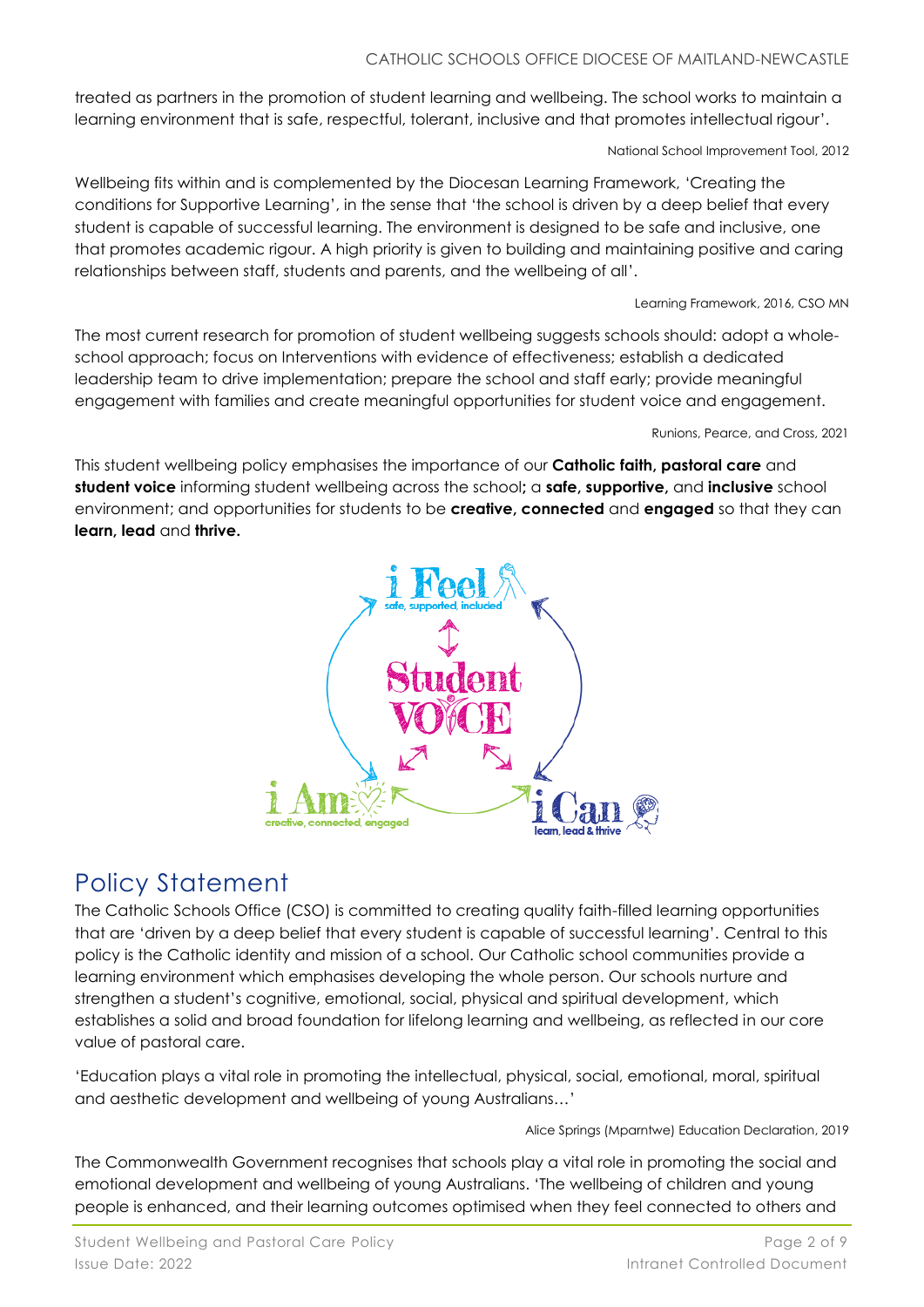experience safe and trusting relationships. Students who feel connected, safe and secure are more likely to be active participants in their learning and to achieve better physical, emotional, social and educational outcomes.' The Australian Student Wellbeing Framework is based on the vision that 'Australian schools are learning communities that promote student wellbeing, safety and positive relationships so that students can reach their full potential'.

Australian Student Wellbeing Framework

Underpinning this policy and related framework is the Vision Statement for Catholic schools, which clearly articulates this identity and purpose:

*At the heart of everything there is always Jesus Christ. Catholic schools educate from and for a community of faith; from and for excellence in learning; in a rigorous, creative and critical pursuit of truth…'*

*Vis*ion Statement for MN Catholic Schools

Pastoral care takes place in the context of the Paschal Mystery in the living, dying and rising of the human person, where Jesus Christ is placed at the centre of all we do. This is foundational to our Catholic faith and tradition. It assists in the cultivation of the spiritual, personal, emotional, physical, academic, moral, social, and aesthetic development of students as they grow to become fully human, active and informed global citizens. Pastoral care is informed by the principles of Catholic social teaching – the dignity of the human person; the common good; subsidiarity and solidarity (CEO, Diocese of Sale, 2021). The foundation of each relationship in Catholic school communities is pastoral care: 'Every contact is a pastoral care contact' (Cross, 2014).

### **Definitions**

The following definitions are all informed by the lens through which a vocation in Catholic education is expressed: From and For Faith.

### **Lead**

The term 'lead' refers to *both* leadership and leadership skills. Leadership is defined as 'taking responsibility for the success of those around us '(Simon Sinek, 2021). L*eadership skills refers to* students having opportunities to develop leadership skills and qualities for life-long learning.

### **Multi-Tiered System of Support**

A Multi-Tiered System of Support (MTSS) is a data-driven, problemsolving framework to improve outcomes for all students. MTSS relies on a continuum of evidence-based practices matched to student needs (PBIS, 2021). This framework aligns academic, behavioural, social, and emotional supports to improve educational outcomes for all students.

### **Student Engagement**

Describes meaningful student involvement throughout the learning environment and typically includes three dimensions:

- Behavioural engagement-focusing on participation in academic, social, and co-curricular activities
- Emotional engagement-focusing on the extent and nature of positive and negative reactions to teachers, classmates, academics, and school
- Cognitive engagement-focusing on student's level of investment in learning

Fredricks, Blumenfeld, and Paris, (2004)

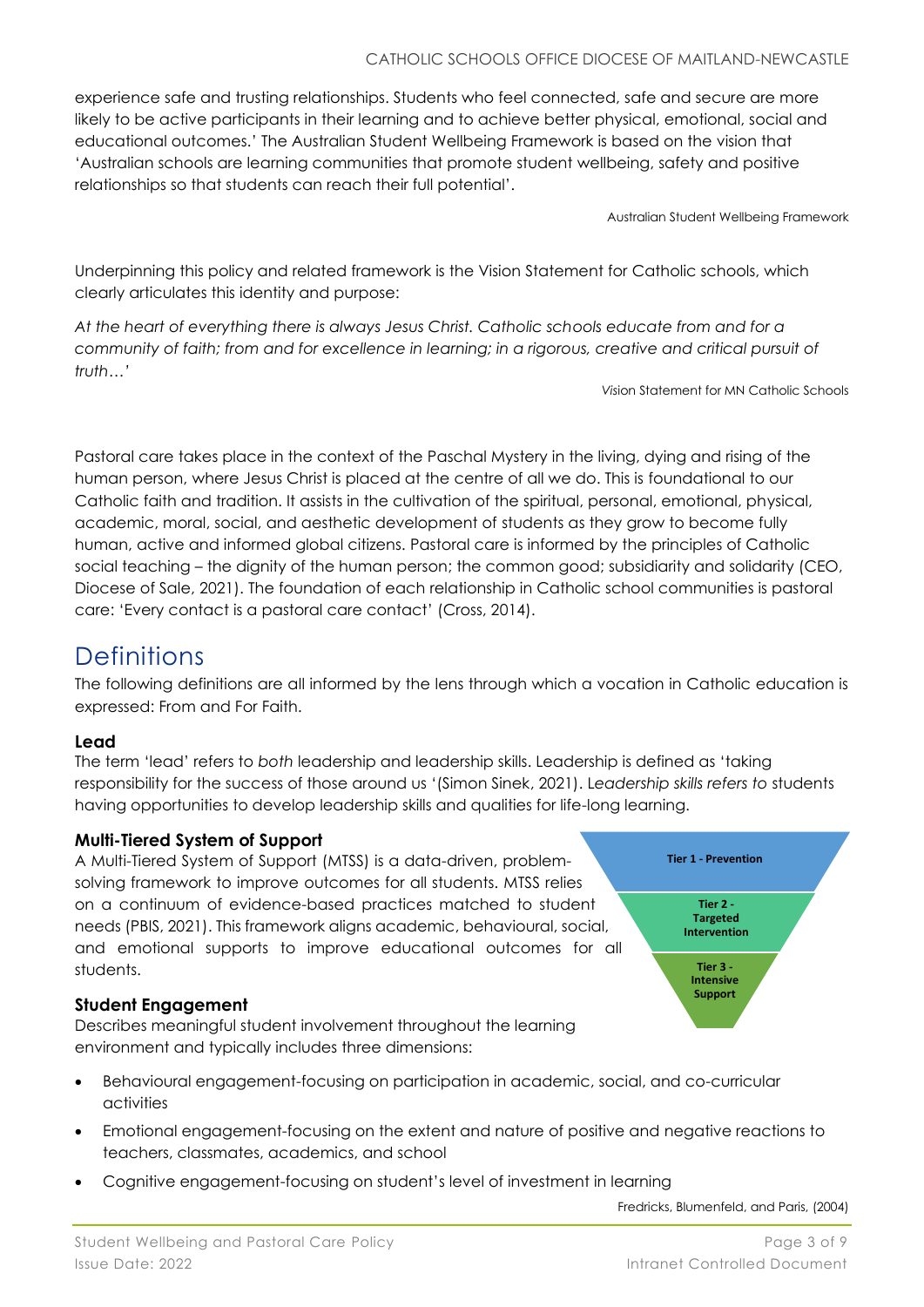#### **Student Voice**

Student voice refers to the views of *all* students on their experiences of school, learning and wellbeing. It involves students having a say, being heard, being part of the decision-making and school improvement processes and incorporating student's perspectives. It's about adopting a culture of inclusiveness where all students of the community are heard, respected and valued.

### **Wellbeing**

Wellbeing refers to a positive sense of self and belonging and the skills to make positive and healthy choices to support learning and achievement, provided in a safe and accepting environment for all students (Ottawa-Carleton District School Board, 2014). Student wellbeing encompasses the multidimensional and interconnected domains of cognitive, emotional, social, physical and spiritual wellbeing.

### Scope

This policy applies to all school staff and students and CSO employees.

# Catholic Context



*At the heart of Everything there is always Jesus Christ* 

*'The school must begin from the principle that its educational programme is intentionally directed to the growth of the whole person.' (CS n. 29 The Catholic School 1977)*

*Image by Richard Campbell – Our Lady of Perpetual Help*

Catholic schools, as a missionary and educative arm of the Catholic Church, continue the mission of Jesus, to make God known in the world (CESA, 2015). As school communities in communion with parents, their Parish and the Diocese, Catholic Schools aim to draw people into relationship with each other, the school and parish community through a deep relationship with Christ *(Code of Canon Law, c.796),* (*Pope Francis, 2014*).

As faith communities we have a responsibility to help students, staff and parents/carers reach their potential as a person made in the image and likeness of God so that they 'may have life and have it to the full' (John 10:10). Catholic schools are a community of learners where everyone matters. We aspire to provide a holistic education, building active resilient staff and students with wisdom for life and life-long wellbeing.

Honouring Catholic social teaching (The Congregation for Catholic Education 2014) and through pastoral care, schools strive to be nurturing, inclusive, connected communities of care, compassion, and support. Modelled on the actions of Jesus Christ, our Catholic schools aim to promote human flourishing as we respond to the needs of those in our communities in a manner that honours the dignity of the person as a gift from God (CESA, 2015).

Through our welcoming school communities and daily interactions of care, acceptance and a sense of justice and responsibility, we promote a sense of safety and belonging. Respectful, positive, and authentic relationships affirm the identity of each person and are critical in forming a sense of self,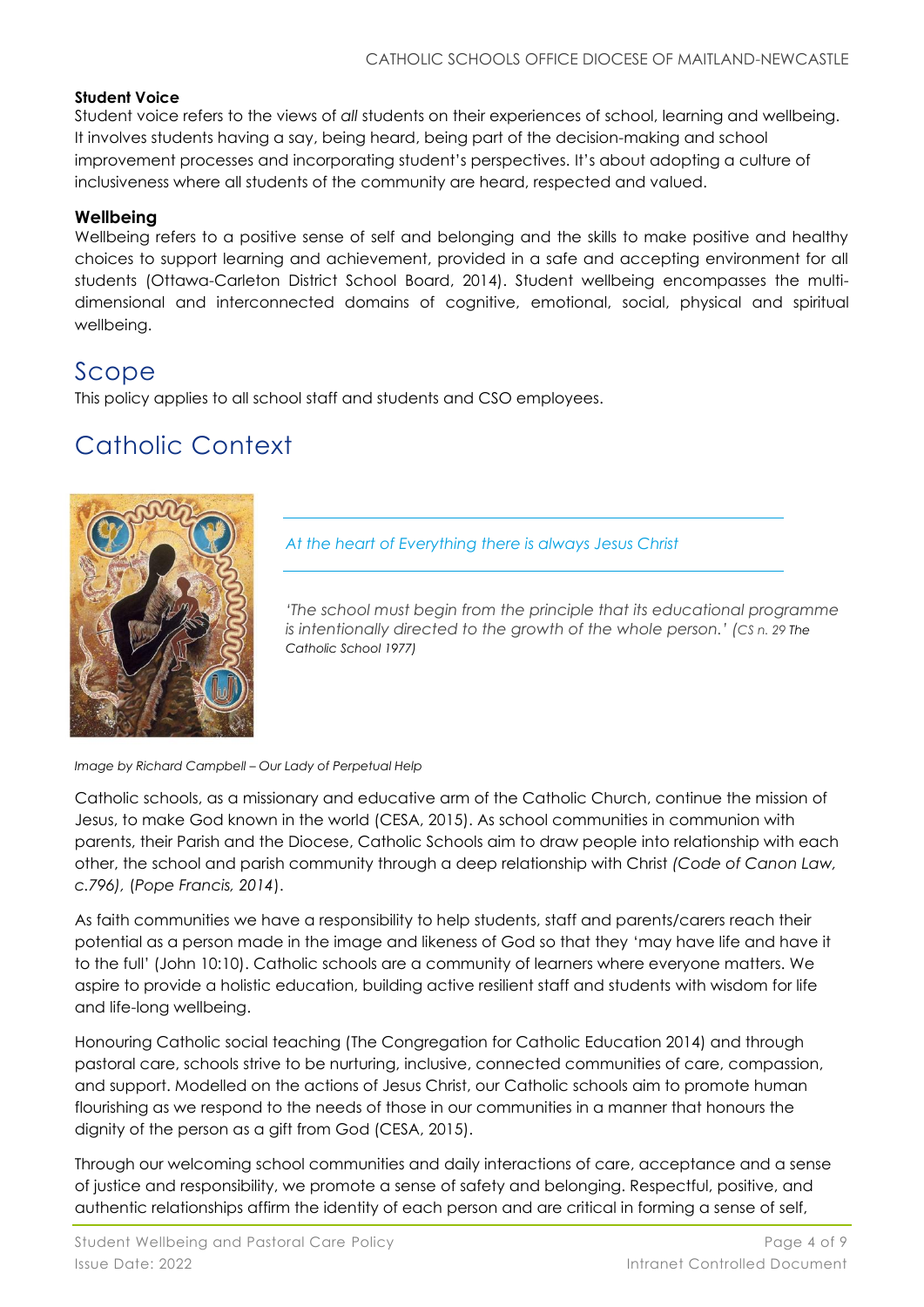connectedness, and purpose. Inspired by the life of Jesus, Catholic schools seek to provide inclusive, equitable communities which value diversity, embracing all, by breaking down barriers to live a life of wholeness.

# Guiding Principles

- 1. Wellbeing and learning are inextricably linked. Wellbeing is integral to school engagement and successful learning and successful learning is a key contributor to positive lifelong wellbeing outcomes.
- 2. Parents have the primary responsibility for the development of their child's wellbeing. It is important for families and communities to collaborate as partners with the school to support attendance, student learning, safety, and wellbeing (Australian Student Wellbeing Framework, 2018)
- 3. Pastoral care is a unique and core value of catholic schools. Pastoral care fosters the physical, emotional, academic, social, moral and spiritual growth and wellbeing of every person and is integrated throughout the teaching and learning process.
- 4. Student wellbeing is most effective through a whole school approach and when
	- prioritised by leadership and adequately resourced
	- students are active participants in their wellbeing
	- embedded within policy, curriculum, culture, and everyday practice
	- implemented using a multi-tiered system of support
	- grounded in Catholic teaching and tradition
	- within a safe and supportive environment
- 5. Wellbeing underpins curriculum planning and pedagogy and is demonstrated through the actions, interactions, and attitudes of all school community members.
- 6. Teaching and learning wellbeing skills, including social and emotional skills, is a parallel, integrated, complementary process of broader academic learning.
- 7. Wellbeing is dependent upon, and nurtured through positive, authentic relationships. Relationships within Catholic school communities value the dignity of the person, promoting connection, safety, trust and respect for all.
- 8. Student voice is valued and important in informing decision-making and when reflecting on the teaching and learning environment, culture and pedagogy. By working in partnership with students, staff and the broader community, schools are able to promote inclusion and foster belonging.
- 9. The wellness of teachers is critical to the education, behaviour and mental health of young people (Roffey, 2015). Staff and student wellbeing are linked and therefore important that schools focus on supporting both staff and student wellbeing.
- 10. There are some students who will require additional and targeted support in schools when experiencing mental health difficulties.

# Responsibilities

### **The Bishop is responsible for:**

- placement of wellbeing within the context of the core work of the Church which is the formation of the human person.
- the pastoral care of the Diocesan community.
- ensuring that wellbeing is framed as part of the Christian formation of every young person in dialogue with faith, life and culture.
- ensuring the Catholic Schools Office has in place effective and appropriate policies and practices for the pastoral care and wellbeing of students.

### **The Director of Schools is responsible for:**

• ensuring that wellbeing is placed within the context of school communities of faith which nourish and strengthen students' capacity to be whole and to flourish.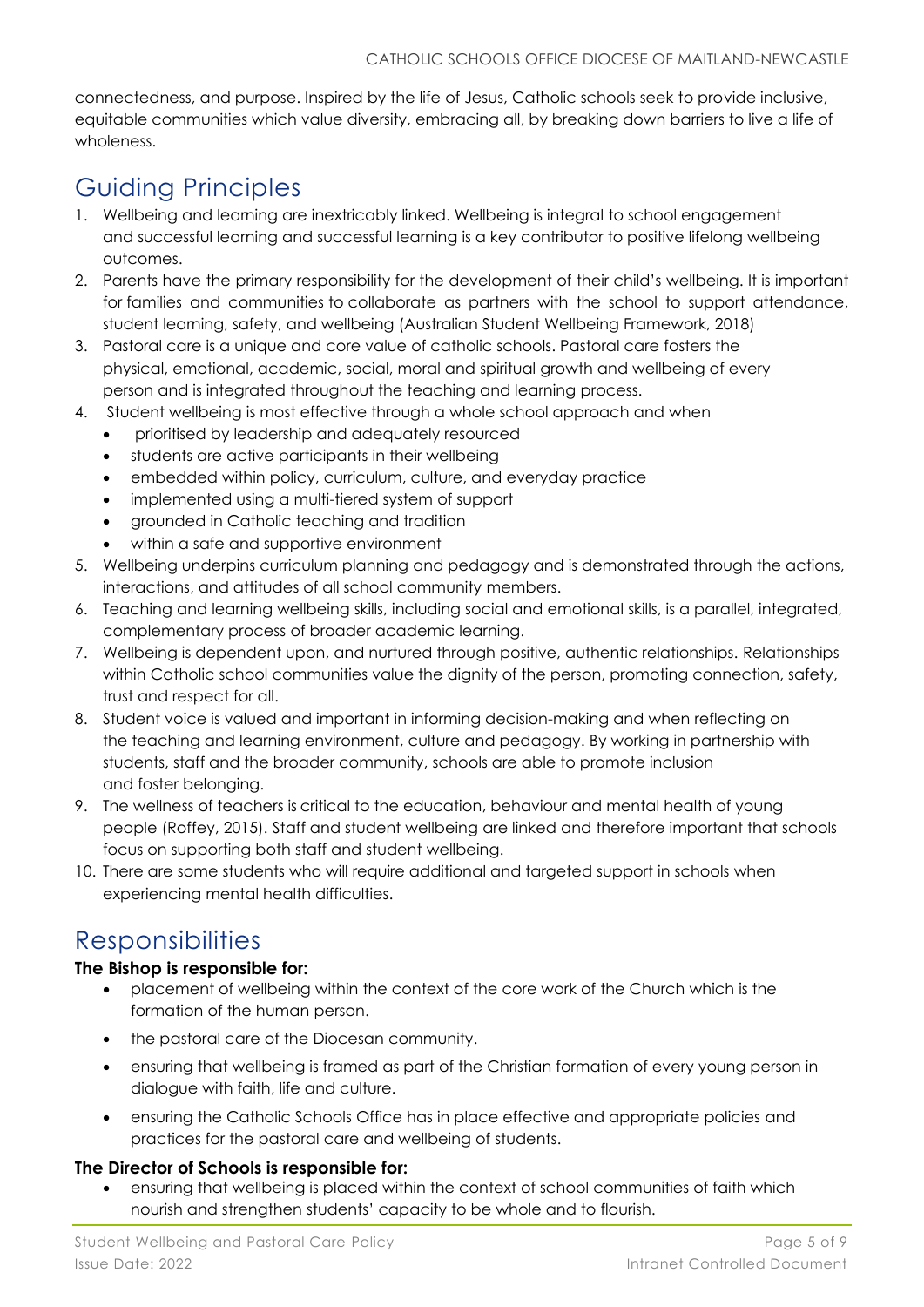- ensuring prioritisation of a whole school approach for student formation with a focus on student wellbeing articulated in system and school improvement plans.
- resourcing support structures, personnel, and professional learning.
- monitoring compliance with this policy through existing processes e.g., Continuum of School Improvement (COSI) and School Improvement Plans.

#### **The Parish Priest is responsible for:**

- the pastoral care of the domestic church which is the central cell of both church and society, the health of which is of primary importance.
- nurturing the spiritual health and wellbeing of the domestic church within the context of the parish and its catholic school.
- ensuring a quality of relationship including the support of the faith community of the Parish to families and students.
- faith leadership which accompanies and supports the school community.

### **Catholic Schools Office**

In consultation with members of the Director's Unit, Teaching and Learning Unit and RE & Spirituality Unit, the **Education Officer (Wellbeing) is responsible for**:

- overseeing the implementation of this policy and related procedures/framework.
- dissemination of student wellbeing information.
- facilitation of diocesan-wide professional learning in the area of student wellbeing.
- support, resource and coordinate PL for the Leaders of Wellbeing and Engagement and other staff responsible for student wellbeing in schools.

The Education Officer (Wellbeing) reports to the Senior Education Officer – Student Support, in Teaching and Learning.

#### **School principals and leaders are responsible for:**

- prioritising student wellbeing within the school community, policy, school strategic and annual plans.
- planning, embedding and evaluating a sustainable whole school approach to student wellbeing within the school's overall vision, philosophy of learning, catholic faith and tradition.
- promoting a shared belief and understanding that all staff and students are responsible and accountable for contributing to a positive, safe and supportive learning environment.
- aligning staffing roles and responsibilities with student wellbeing policies and practices.
- appointing a wellbeing team and/or allocating a wellbeing role to champion student wellbeing in the school.
- consulting and including the school counsellor and other wellbeing staff in the whole school approach to student wellbeing.
- promoting a culturally safe, inclusive and responsive environment for students with diverse needs.
- supporting well-planned and evidence-informed student wellbeing programs and initiatives based on student needs, school and community data and guided by the multi-tiered systems of support framework.
- communicating, liaising and collaborating with parents, parish priests and the diocesan community to develop a shared understanding of student wellbeing and promote an inclusive school culture.
- ensuring all staff are aware of relevant policy, responsibilities and procedures related to student wellbeing.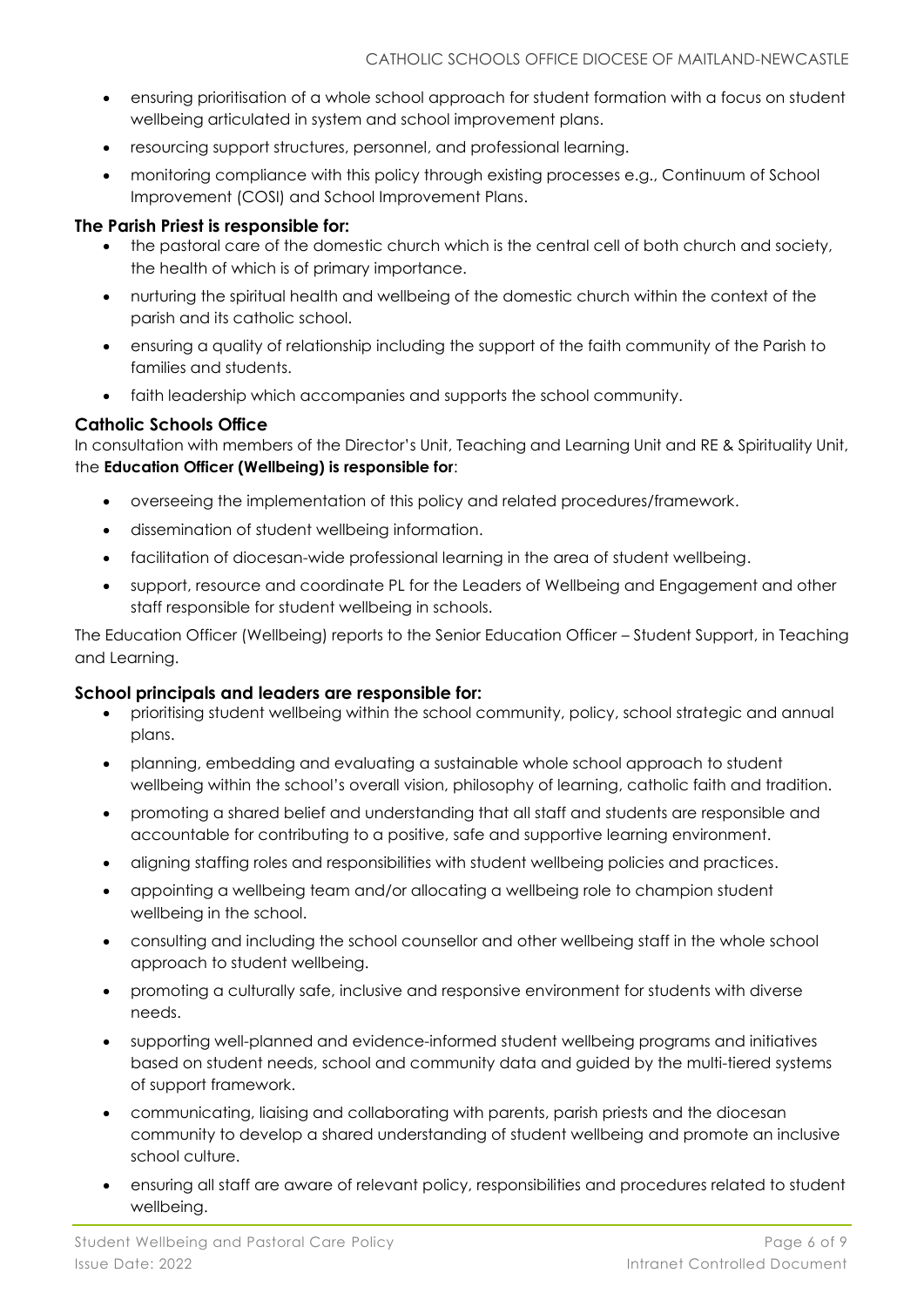#### **School staff are responsible for:**

- embracing a collaborative approach where all staff are responsible for supporting student wellbeing and contributing to a safe, supportive and inclusive learning environment.
- actively engaging in professional learning opportunities to address identified wellbeing needs of the school community.
- developing positive, authentic student relationships which value the dignity of the person and promote connection, safety, trust and respect for all, including students with diverse needs.
- building collaborative partnerships with parents/carers, the parish and broader community student supports.
- embedding student wellbeing policy, framework, programs and initiatives across the school and in everyday practice guided by the multi-tiered system of supports.
- explicitly teaching social and emotional skills, physical health, safe and responsible student behaviour and school expectations for student wellbeing with reference to relevant school and CSO policies, and curriculum syllabuses.

### Review

The policy is managed by the Office of the Director of Schools and will be reviewed every 3 years to maintain currency and effectiveness.

### Budget

An allocation to cover the costs associated with the implementation of this policy is made annually by the CSO.

# Legislative/Professional Guidelines

- 1. Alice Springs (Mparntwe) Education Declaration (2019)
- 2. *Australian Education Act 2013* and *Australian Education Regulation 2013*
- 3. Australian Professional Standard for Principals
- 4. Australian Student Wellbeing Framework
- 5. *Children and Young Persons (Care and Protection) Act 1998* (NSW)
- *6. Disability Discrimination Act 1992*
- 7. *Disability Standards for Education 2005* and Guidance Notes (2005), revised (2012)
- 8. *Education Act 1990 (*NSW)
- 9. Learning Framework (2016), Catholic Schools Office, Diocese of Maitland-Newcastle
- 10. National Catholic Safeguarding Standards 2nd Edition
- 11. National School Improvement Tool (2012) Australian Council for Educational Research for the Commonwealth Department of Education, Employment and Workplace Relations
- 12. National Professional Standards for Teachers (2011) particularly Standard 1- Know students and how they learn; Standard 4-Create and Maintain Supportive and Safe Learning Environments and Standard 7-Engage professionally with colleagues, parents/carers and the community
- 13. NSW Education Standards Authority Registration Systems and Member Non-government Schools (NSW) Manual (December 2017)
- 14. NSW Mandatory Reporting Guide Department of Communities and Justice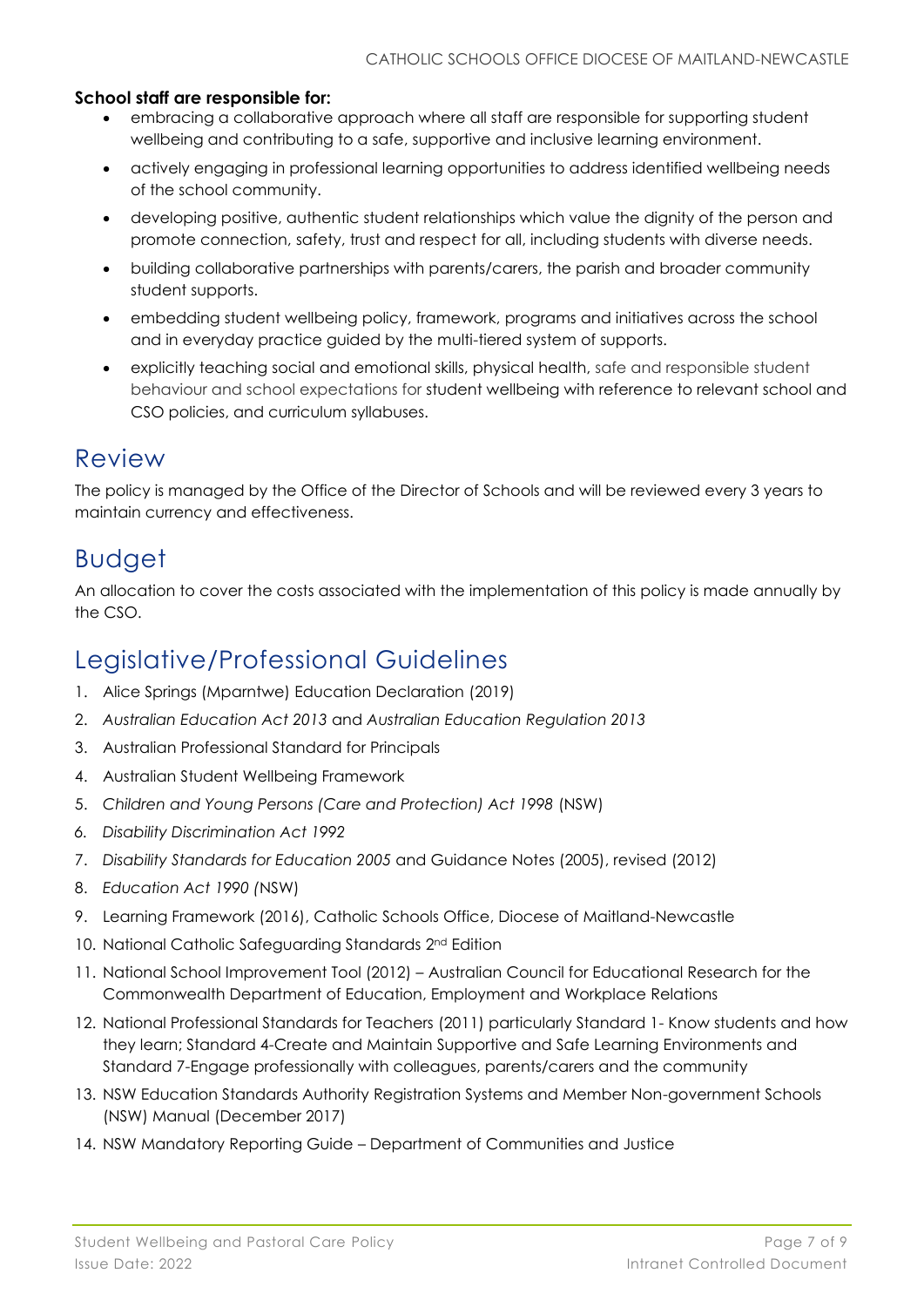### References

- 1. Australian Student Wellbeing Framework, Student Wellbeing Hub. [online] Available at: <https://studentwellbeinghub.edu.au/educators/framework/> [Accessed 22 August 2020].
- 2. Can.796 § 1. Among the means to foster education, the Christian faithful are to hold schools in esteem; schools are the principal assistance to parents in fulfilling the function of education. *Code of Canon Law, c. 796, sec. 1&2, Vatican Website, June 6, 2021, [https://www.vatican.va/archive/cod-iuris-canonici/eng/documents/cic\\_lib3-cann793-](https://www.vatican.va/archive/cod-iuris-canonici/eng/documents/cic_lib3-cann793-821_en.html#CHAPTER_I.) [821\\_en.html#CHAPTER\\_I.](https://www.vatican.va/archive/cod-iuris-canonici/eng/documents/cic_lib3-cann793-821_en.html#CHAPTER_I.)*.
- 3. Catholic Education Office, Diocese of Sale Pastoral Care Policy [https://drive.google.com/file/d/17bC\\_\\_9BcsNBIuMHT1B6kLOrJCYAhrJoy/view](https://drive.google.com/file/d/17bC__9BcsNBIuMHT1B6kLOrJCYAhrJoy/view)
- 4. Centre for Education Statistics and Evaluation (2020), Supporting advocacy at school Every student is known, valued and cared for in our schools, NSW Department of Education, cese.nsw.gov.au
- 5. The Catholic School (1977) Sacred Congregation for Catholic Education. A St Paul Publication
- 6. *Teachers are called upon to rise up to a major educational challenge, which is the recognition, respect and enhancement of diversity. Psychological, social, cultural and religious diversity should not be denied, but rather considered as an opportunity and a gift. By the same token, diversities*  related to the presence of particular situations of frailness, affecting cognitive abilities or physical *autonomy, should always be recognized and embraced, to prevent them from turning into penalizing inequalities. It is not easy for schools and universities to be 'inclusive', open to diversity and able to truly help those who are going through difficulties. Teachers must be open and professionally knowledgeable when they are leading classes where diversity is recognized, accepted and appreciated as an educational asset that is beneficial to everyone. Those who find themselves in greater difficulties, who are poorer, more fragile or needy, should not be seen as a burden or obstacle, but as the most important students, who should be at the center of schools' attention and concerns*.

The Congregation for Catholic Education (2014) EDUCATING TODAY & TOMORROW: A RENEWING PASSION (Instrumentum laboris 2014), Vatican Website, June 6, 2021, [https://www.vatican.va/roman\\_curia/congregations/ccatheduc/documents/rc\\_con\\_ccath](https://www.vatican.va/roman_curia/congregations/ccatheduc/documents/rc_con_ccatheduc_doc_20140407_educare-oggi-e-domani_en.html) educ doc 20140407 educare-oggi-e-domani en.html, Sec II. 5.

- 7. Cross D (2014), 'Creating a safe school culture is a process not an event: Practical evidence for systems, schools and teachers working with students with additional needs', paper presented at the Australian Association of Special Education Conference, 2014.
- 8. Education Council (2019) Alice Springs (Mparntwe) education declaration. Created/Published: Canberra.
- 9. Jennifer A. Fredricks, Phyllis C. Blumenfeld, and Alison H. Paris, *(2004)* 'School Engagement: Potential of the Concept, State of the Evidence,' Review of Educational Research 74, no. 1: 59; online at http://www.isbe.net/learningsupports/pdfs/engagement-concept.pdf.
- 10. Ottawa-Carleton District School Board. (2014). Framework for Student Well-being. Ottawa, Canada Retrieved from www.ocdsb.ca.
- 11. Center on PBIS (2021). Positive Behavioral Interventions & Supports [Website]. www.pbis.org.
- 12. '…school is a place of encounter. For we are all on a journey, beginning a process, on our way down a road' *Pope Francis (2014) – Address of Pope Francis to students and teachers from school across Italy, Saint Peter's Square*
- *13. 'The educational endeavour to foster children's flourishing is an expression of God's grace'* Children: Close to the Mystery of God. A CESA Stimulus Paper (2015) Catholic Education South Australia, Thebarton (p.9)